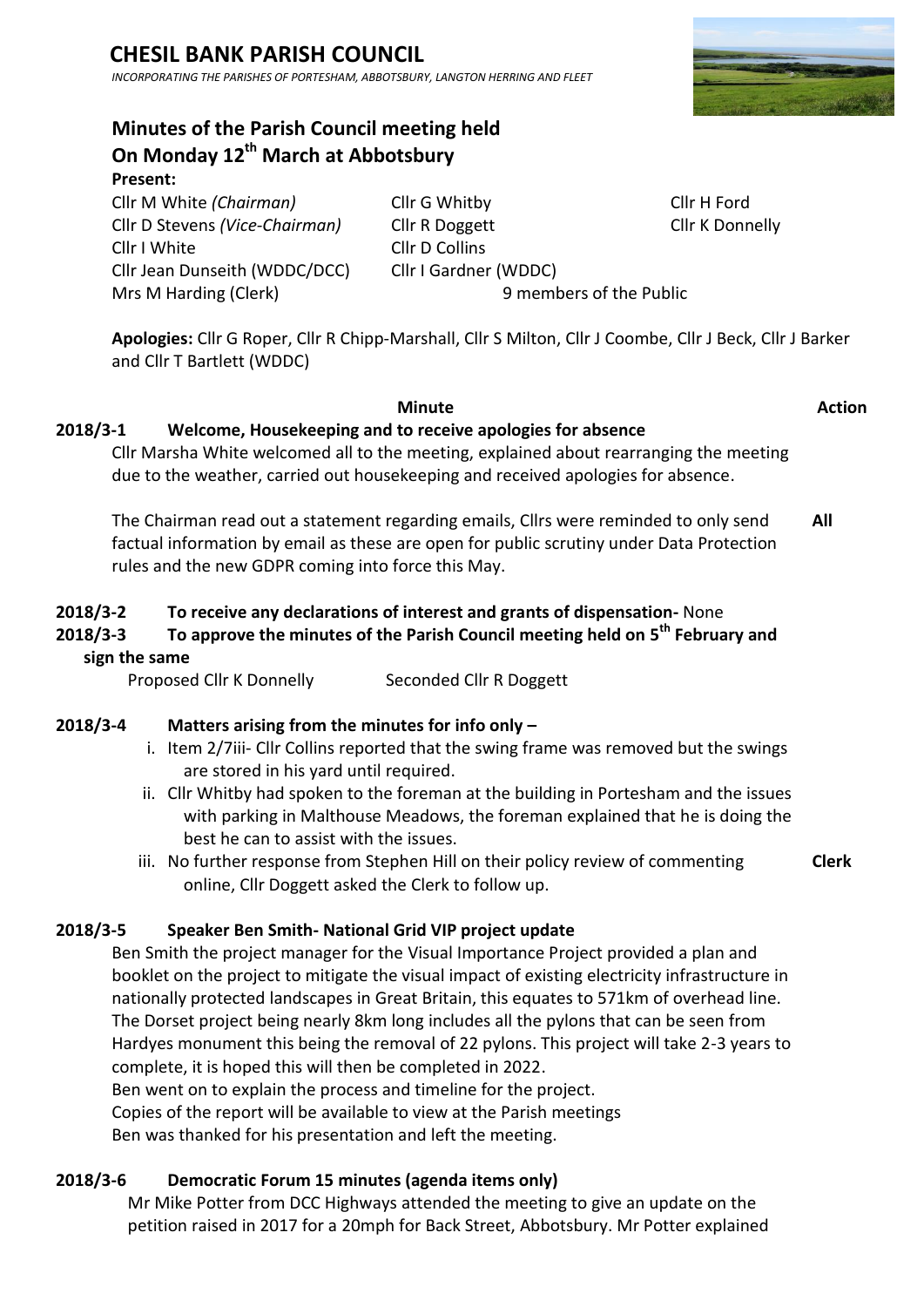*INCORPORATING THE PARISHES OF PORTESHAM, ABBOTSBURY, LANGTON HERRING AND FLEET*

that the results of the survey showed that there is not a speeding issue as the average speeds recorded were 15mph the highest being 24mph. Without the support from the Parish Council highways could not take this any further but on these results it would be unlikely to happen. The Police would also be consulted and have to agree to any changes in speed.

The PC responded that it agrees with the comments from Mr Potter and does not support the request for a 20mph limit given the results recorded however Cllr Ford requested that the issue of SAT NAV's is looked into as they send the traffic along Back Street up White hill to get to Dorchester, although a lovely scenic route much of the road is single carriageway, it is also used as a diversion when the A35 is closed. Cllr Ford suggested some signage to that effect. Mr Potter explained that the SAT NAV companies purchase the information gathered from OS and not all SAT NAV companies buy into the updates. Mr Potter will look into any appropriate signage. The issues of speed in Front Street, Portesham was also raised as an issue, he explained that each case would be scored accordingly if a request came from the PC to Highways. Mr Potter was thanked for his time and left the meeting. **DCC Highwa sy/HF**

# **2018/3-7 To consider all correspondence received for decision, consultation and information**

The list of the correspondence had previously been circulated

- **i.** Devolution of Assets & Services-survey to be completed by  $12<sup>th</sup>$  April A working group will be set up to discuss a suitable response to this, all Cllrs were asked to read the survey and consider what this could mean for the Parish Council. **IW/M W/RD/ DS**
- **ii.** G Whitby reported on the South Dorset Ridgeway Landscape Project for Portesham having met with Jill Hearing, members of the Portesham Volunteers- he had previously sent the report on the possible works in the village, on the village green, Cemetery, playground, green areas and roadside hedges, planting of wild flowers, encouraging hedgehogs, birds and insects. It was also reported that because the PC is already making a large contribution towards the finger post project then no further costs would be incurred. It was proposed that Portesham would take part in this project where suitable. **GW**

Proposed Cllr K Donnelly Seconded Cllr D Collins

**iii.** The proposed signage by Paul Eastwood from Highways at Chickerell end of the B3157 was fully supported by Councillors but further discussions need to be held with Highways England regarding the signage at Bridport. **Clerk**

Proposed Cllr H Ford Seconded Cllr I White

**iv.** Cllr Collins commented on the stream that broke its banks (some vehicle damage was also to blame) in Portesham by the green and what can be done about it. Currently all Highways have to do is make the area safe, as it is a riparian ownership issue, the stream in Portesham really does require dredging out specifically at the bottom opposite the pub. There is also the issue with the sluice gate which was meant to alleviate the problem, the key is currently with the Estate and as soon as this is opened the silt runs into the pub stream and causes further issues. It was agreed to contact Becky Brookman from the flood team arrange a site meeting to discuss the best options and then have a meeting with the riparian owners to see what can be done. Residents who attended the meeting also commented that the stream further **Clerk**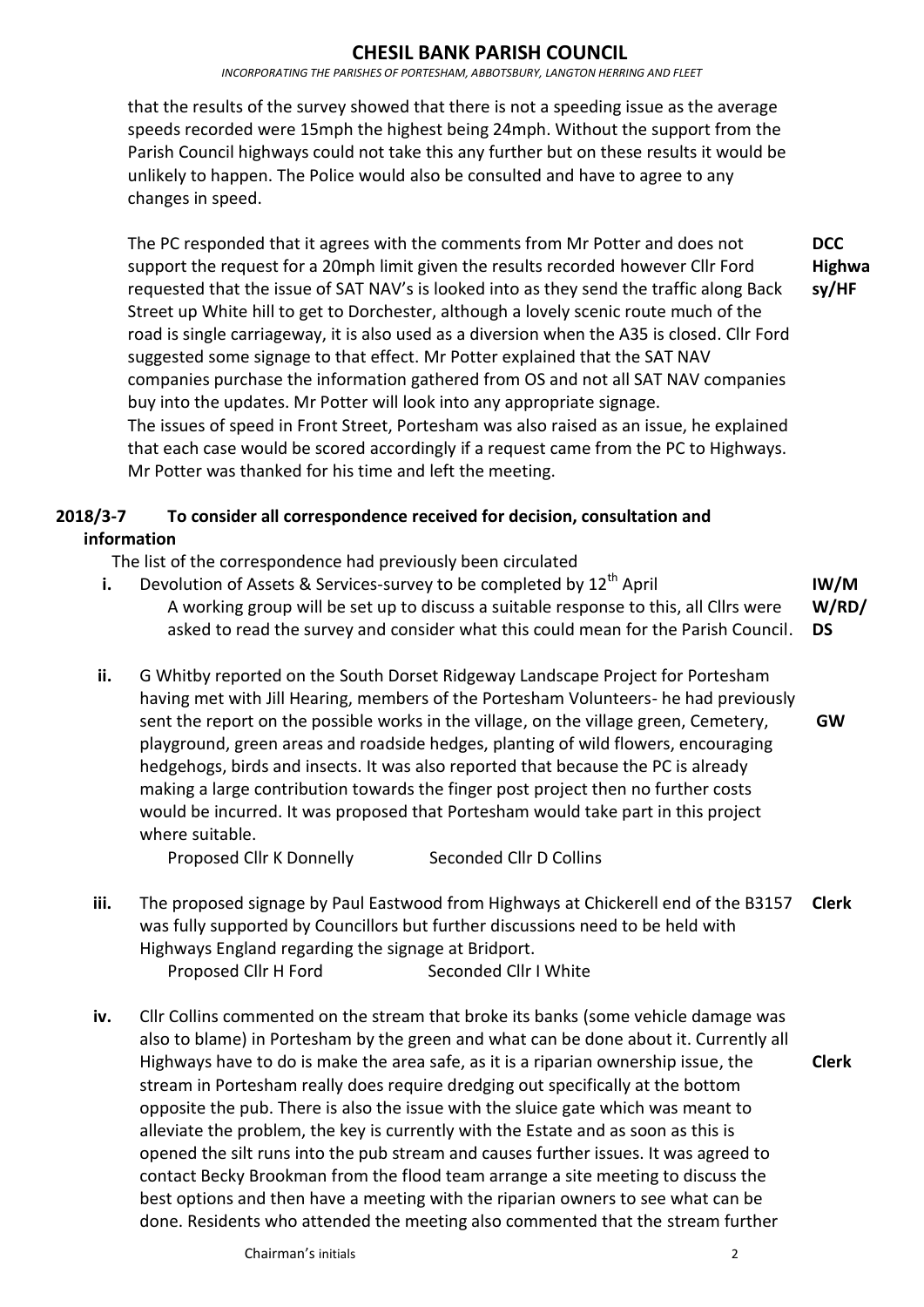#### **CHESIL BANK PARISH COUNCIL**

*INCORPORATING THE PARISHES OF PORTESHAM, ABBOTSBURY, LANGTON HERRING AND FLEET*

down the village flooded a property near to the entrance at Manor Farm on 9<sup>th</sup> March. It was noted that much of the stream requires attention.

- **v.** The Post on the green was also damaged when the stream edge was damaged but no one saw the vehicle that caused it, Cllr Collins will create a spec for the works so the PC can gather quotes. **DC/ Clerk**
- **vi.** A request to support the change of tenants was received from Aster for one of the Galway cottages, the agreement being the PC and Estate should be contacted when there is a change of tenant providing information when there is a local need, and this is the first time this has happened since they were built. Currently there is no one on the housing register who has any connections with Abbotsbury. It was agreed that the PC would respond that it preferred people with a local connection but understood that the property cannot stand empty. A copy of this agreement will be requested from Aster and the Estate. **Clerk**
- **vii.** The entries are now open for the Best Village Competition 2018, Portesham will be entering again this year and the Portesham Volunteers and shop are keen to enter in one of the sections. Abbotsbury, Langton Herring and Fleet were also persuaded to enter this year. Cllr M White commented that the PC will no longer laminate their notices and only use the notice boards removing all the laminated notices on the poles around the village. **Clerk/ Parish Chairs**

#### **2018/3-8 Finance**

#### **i. To consider receipts and payments**

All payments were authorised and paid in line with the necessary internal controls and contracts.

Bank Balances at end of Jan 18 **£45274.16**- (not reported at Feb meeting) Bank Balances at end of Feb 18 **£45975.49**

#### **Proposed Cllr R Doggett Seconded Cllr D Stevens**

**ii. To consider the new grass cutting tenders for Langton Herring play and amenity area tenders to commence 1 st April 2018 for 1 year**

Quotes received from 3 contractors, it was agreed to continue with the current contractor for 1 year at a cost of £975.00 per annum Proposed Cllr J Beck Seconded Cllr R Doggett

### **iii. To consider quotes for quarterly inspections to the play areas in Portesham and Langton Herring**

Quotes had been gathered from 2 local competent contractors for the 2 play areas, the PC would also like to include the Play area in Abbotsbury as it is likely to be transferred to the PC in a couple of years to maintain when the agreement runs out with the Abbotsbury Recreation ground group.

The contract was awarded to Ken Hussey at a cost of £98 per quarter for all three sites to include minor adjustments to the equipment.

Proposed Cllr G Whitby Seconded Cllr K Donnelly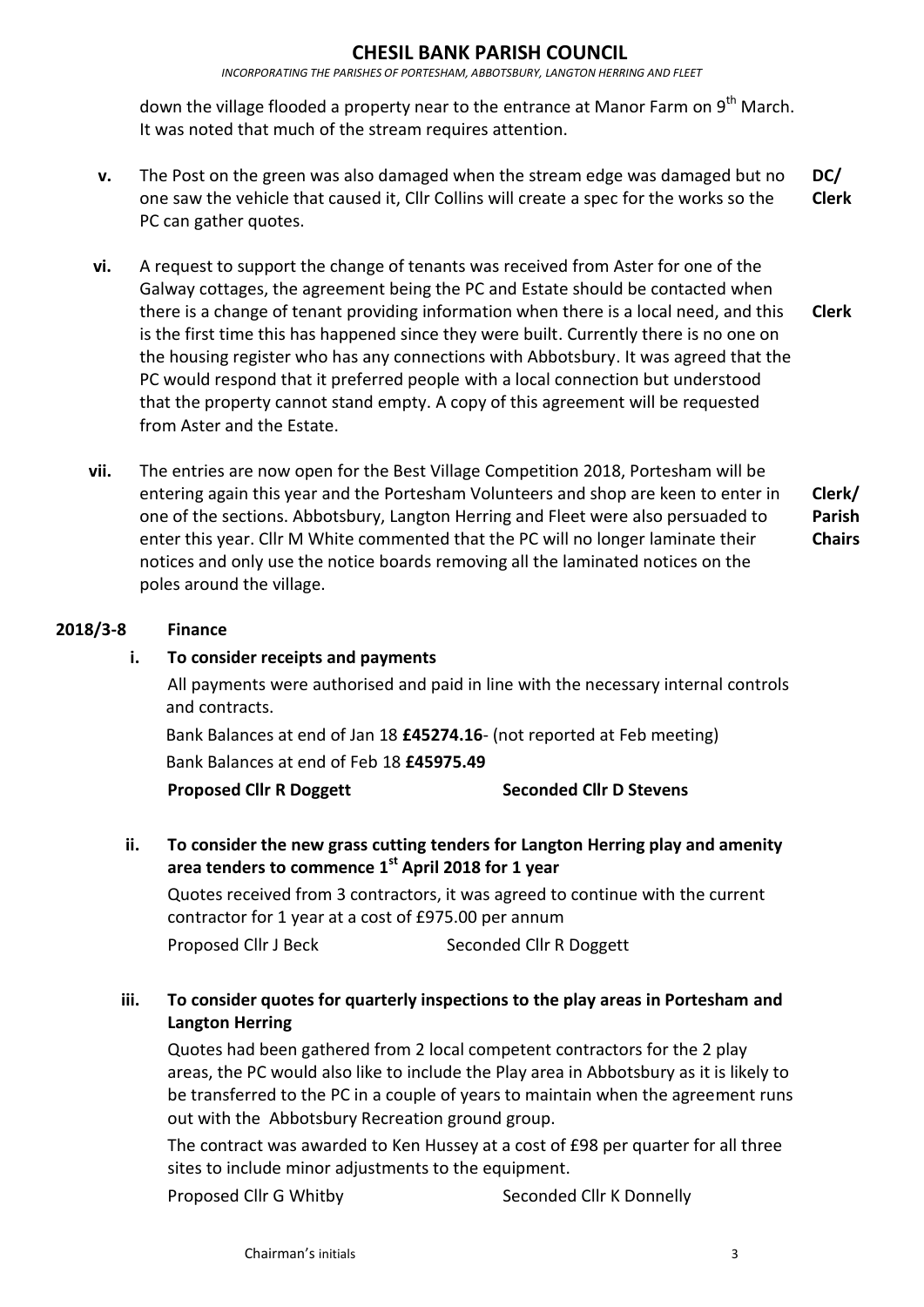#### **CHESIL BANK PARISH COUNCIL**

*INCORPORATING THE PARISHES OF PORTESHAM, ABBOTSBURY, LANGTON HERRING AND FLEET*

#### **iv. To consider the cost of the new swing frame at Portesham Play area**

Quotes were gathered and the works were awarded to Ken Hussey at a cost of £2070.00. VAT may be reclaimable if equipment ordered by the PC. The PC will also apply for the S106 funds to purchase this equipment.

Proposed Cllr K Donnelly Seconded Cllr G Whitby

### **v. To consider the quote for "No access to the sea through village" signs at Langton Herring**

A quote had been received from the Dorset works sign shop to provide and erect the signs on existing poles, no other contractor can carry out the works due to the current regulations with working on the highway

The signs were approved at a cost of £384.49 Proposed Cllr R Doggett Seconded Cllr I White

#### **vi. To consider the purchase of a new SID for Chesil Bank**

Quotes had been received for a new SID of £2319.00 the PC had also been offered a free SID from Dorset CC so we are able to have 2 running at any one time which is the recommendation by Rob Camp given the 5 locations. It was also recommended that 2 of the pole in Abbotsbury are moved to new locations but this would incur a further cost to the PC. Unfortunately the PC has had NO offers from volunteers to deploy the SID. Rob Camp asked for a site meeting with Cllrs to discuss the SID and its future, the PC agreed that before it can decide to purchase a new SID a meeting will be held with Rob Camp and report back to the April meeting. Cllr M White and Cllr H Ford offered to attend the meeting. Proposed Cllr H Ford Seconded Cllr R Doggett

**MW/ HF/ Clerk**

#### **Planning Consultations**

#### **2018/3-9**

#### **i. To consider all planning applications**

WD/D/18/000047- land from Winterbourne Abbas to Friar Waddon including Bradford Peverell, Compton Valance, Frampton, Martins town, Portesham, Winterbourne Abbas and Winterbourne Steepleton - The proposal comprises the following main elements: Installation of approximately 8.8km of 400kV underground cables; Construction of two cable sealing end compounds (SECs) including permanent access roads, required to connect the new underground cables to the existing overhead line; Dismantling and permanent removal of 8.25km of 400kV overhead line including 22 pylons Temporary works to facilitate road works and construction access. Replacement (Full) - **No objections.**

WD/D/18/000089- 32 Front Street, Portesham- Erect open car port to side of property- **no objections**

WD/D/18/000255- Barn along Cheese Lane, erect barn for the storage of straw- **no objections.**

WD/D/18/000293- 8 Winters Lane to Cheese Lane, Coryates- Demolition of rear conservatory and office, erection of single storey rear extension and garage**- no**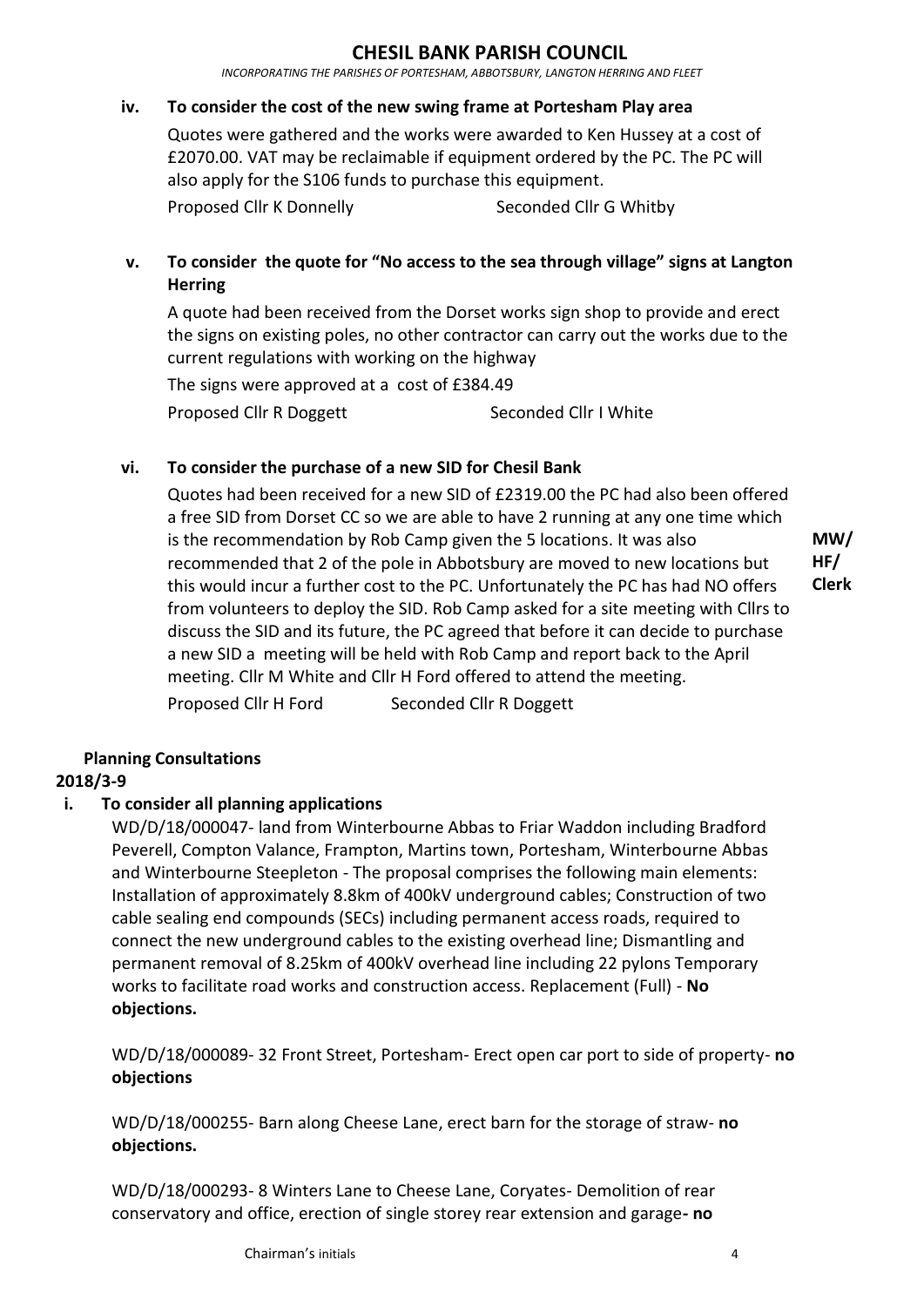*INCORPORATING THE PARISHES OF PORTESHAM, ABBOTSBURY, LANGTON HERRING AND FLEET*

#### **objections.**

WD/D/18/000291- Olds of Portesham Bramdon Lane- Application for Reserved matters of Access, Layout, Appearance and Landscaping in relation to Outline approval WD/D/15/002654: Erection of detached house with car port and home office over (Reserved Matters)- Issues raised by a neighbour, height, potential noise issues and materials used for windows- **Cllrs will carry out a site visit to gather comments and call a planning meeting if required**

## **ii. To consider any other planning/enforcement or ongoing issues**

An appeal has been lodged for the Whitmore Coppice application; a meeting of the P& DW group will be called in order to formulate the PC's additional comments by the 3<sup>rd</sup> April.

No further updates on the Fleet Castle enforcement.

### **iii. Report from the Parish/Neighbourhood plan working group**

Cllr Whitby reported on the surgery with the DCA consultant Joanna Keats, Cllr Doggett and the Clerk; Joanna asked questions about our current parish plan and what we have achieved from the plan, also information on the villages as they are now. She will then prepare a report with costings, a time line and advice on potential funding sources.

Cllr Doggett reported on the recent planning seminar held by WDDC attended by both Cllr Doggett and Whitby the seminar covered material considerations, different types of planning applications and commenting on applications it was felt that all Cllrs should attend these seminars at some point. The new NPPF is out for consultation, WDDC's local plan is vulnerable as houses are not being built quickly enough to meet demand. If we do move forward with a NP then this will take priority over the Local a plan assuming it meets all the criteria of the NPPF

#### **2018/3-10 Highways- To receive any Highways issues**

- **i.** The Gates at the cattle grids have now been replaced with self-closing gates but the cattle have been venturing out into private property.
- **ii.** The drains outside the butchers in Abbotsbury have not been cleared yet.
- **iii.** Potholes along Beach Road have been repaired.
- **iv.** Most of the potholes along Fleet road have been repaired.
- **v.** The entrance the Manor Farm along Front Street has yet to be repaired.

# **2018/3-11 Countryside and RoW-** none

# **2018/3-12 Reports from the Parishes**

- **i. Abbotsbury-** the request for yellow lines is ongoing and being scored by Highways, there will be further consultation with residents at the Parish meeting when arranged.
- **ii. Portesham-** There is still a lack of infinity broadband and is being looked into, there is an increase in dog mess in the village again specifically in the community areas, playing field etc, Cllrs are looking into the possibility of naming and shaming, using a website link as in other parishes. This will be dependent on how the data is handled.
- **iii. Langton Herring-** It is hoped to have the new signage in place for Easter, Parish meeting is 18th April and the community clean-up day is on 28th April.
- **iv. Fleet-**none

#### **2018/3-13 Working group reports- None**